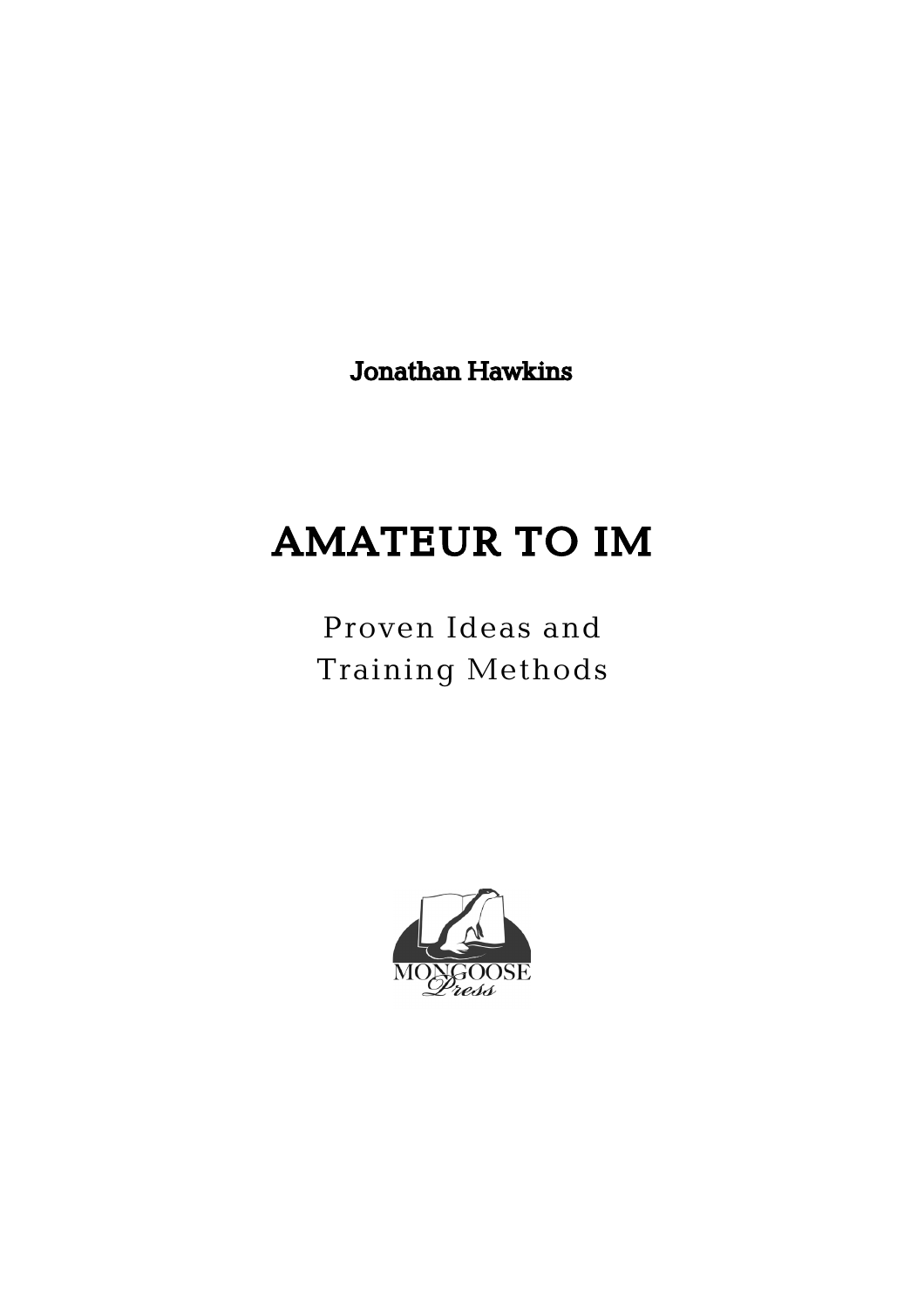### **Table of Contents**

| PART <sub>1</sub>                                                 |
|-------------------------------------------------------------------|
|                                                                   |
|                                                                   |
| Lesson 1                                                          |
|                                                                   |
| Calculating with a goal in mind                                   |
| Key squares in king and pawn endgames                             |
| Opposition and outflanking                                        |
| An arsenal of positions                                           |
|                                                                   |
| Theoretical Notes: opposition, distant opposition, outflanking 22 |
| <b>Lesson 2</b>                                                   |
|                                                                   |
| Basic winning methods                                             |
| Identifying long-term goals                                       |
| Promoting our pawns                                               |
| Attacking the enemy structure                                     |
| <b>Lesson 3</b>                                                   |
|                                                                   |
| Combining planning with calculation                               |
| Mastering key positions                                           |
| <b>Building blocks</b>                                            |
| Reserve tempi                                                     |
| Critical squares                                                  |
| Three training games                                              |
|                                                                   |
|                                                                   |
| <b>Lesson 4</b>                                                   |
|                                                                   |
| Optimizing the pieces                                             |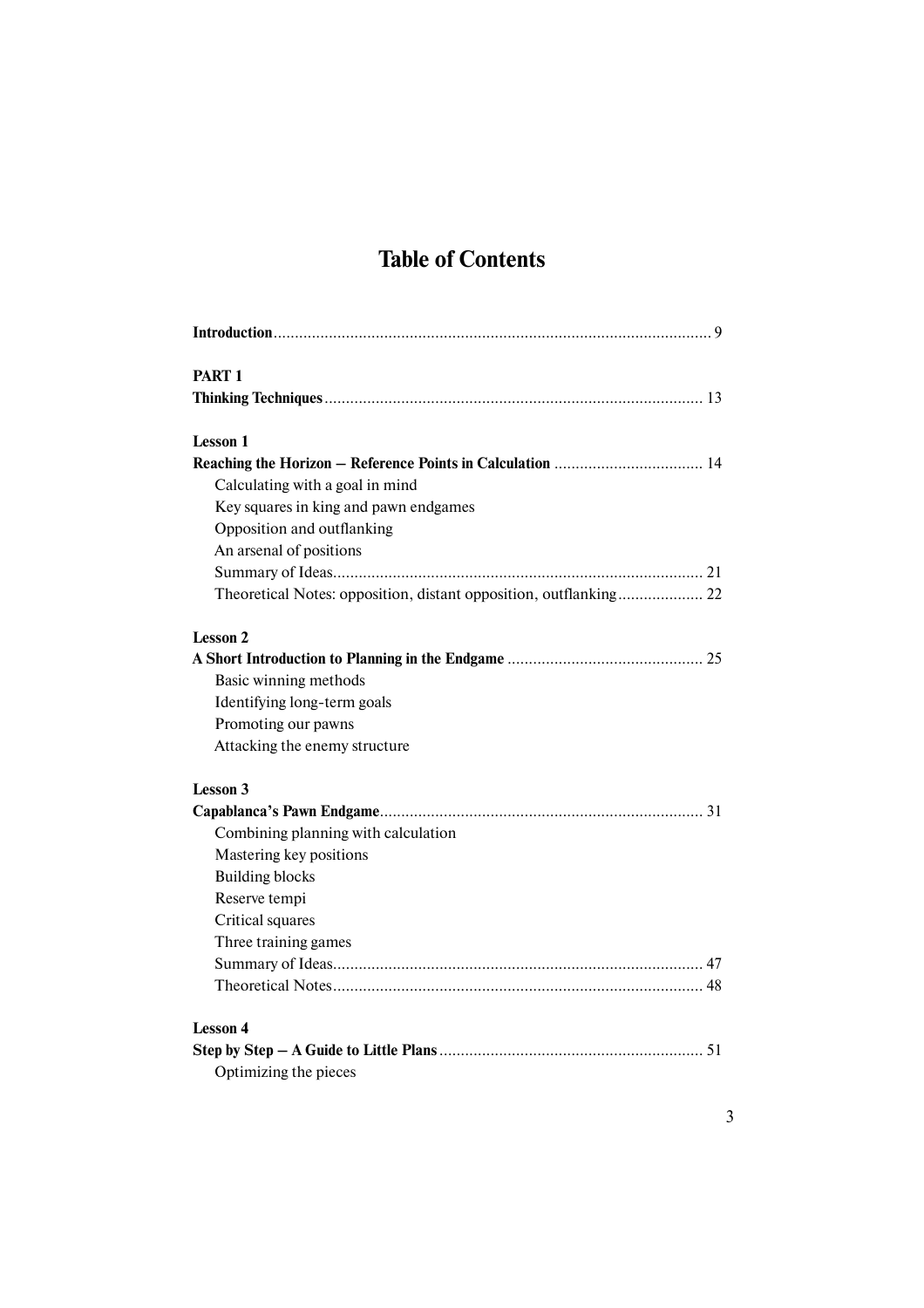| Understanding the concept of 'little plans'                                                                         |
|---------------------------------------------------------------------------------------------------------------------|
| PART <sub>2</sub>                                                                                                   |
| <b>Lesson 5</b>                                                                                                     |
|                                                                                                                     |
| Lucena position                                                                                                     |
| Philidor's sixth rank defense                                                                                       |
| Passive back rank defense                                                                                           |
| The geometry of checking distance                                                                                   |
| Short-side defense                                                                                                  |
| Cutting the king                                                                                                    |
| Building a bridge                                                                                                   |
| Summary of Ideas: Simple Defensive Procedures;                                                                      |
|                                                                                                                     |
| Theoretical Notes: Lucena position with a rook's pawn;                                                              |
|                                                                                                                     |
| Lesson 6                                                                                                            |
|                                                                                                                     |
|                                                                                                                     |
|                                                                                                                     |
|                                                                                                                     |
|                                                                                                                     |
|                                                                                                                     |
|                                                                                                                     |
| <b>Lesson 7</b>                                                                                                     |
|                                                                                                                     |
| Restraining a bishop with a pawn chain                                                                              |
| $\hat{\mathbb{R}}$ +2 $\hat{\mathbb{R}}$ vs. $\hat{\mathbb{R}}$ , with opposite-colored bishops and connected pawns |
|                                                                                                                     |
| Illustrative game: Akobian - Howell                                                                                 |
|                                                                                                                     |
| <b>Lesson 8</b>                                                                                                     |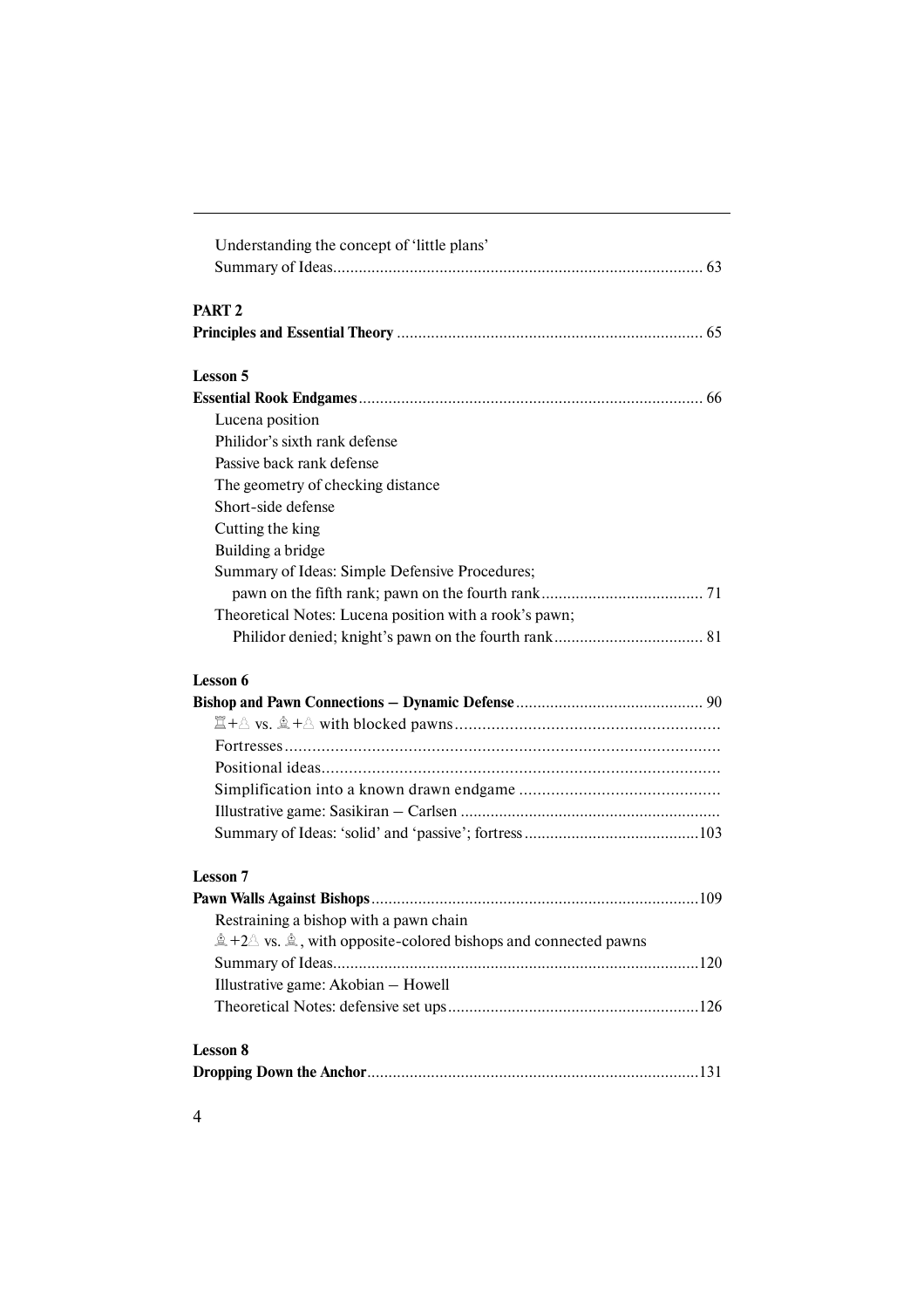| Opposite-colored bishop endgames                                                                     |  |
|------------------------------------------------------------------------------------------------------|--|
| The anchor                                                                                           |  |
| Zugzwang and sacrifice                                                                               |  |
| Breakthrough                                                                                         |  |
| The psychology of defense and attack                                                                 |  |
| Illustrative game: Kramnik – Adams                                                                   |  |
|                                                                                                      |  |
|                                                                                                      |  |
| Lesson 9                                                                                             |  |
|                                                                                                      |  |
| Bishops of the same color                                                                            |  |
| The theory of $\hat{\mathbb{Z}} + \hat{\mathbb{Z}}$ vs. $\hat{\mathbb{Z}}$ with same-colored bishops |  |
| <b>Bishops dominating</b>                                                                            |  |
| Illustrative game: Karpov - Susan Polgar                                                             |  |
|                                                                                                      |  |
|                                                                                                      |  |
| <b>Lesson 10</b>                                                                                     |  |
|                                                                                                      |  |
| PART <sub>3</sub>                                                                                    |  |
|                                                                                                      |  |
| Practical games                                                                                      |  |
| Endgame tabiyas                                                                                      |  |
| <b>Endgame Exploration 1:</b>                                                                        |  |
|                                                                                                      |  |
| $E + \triangle$ <sub>vs.</sub> $E$                                                                   |  |
|                                                                                                      |  |
|                                                                                                      |  |
| <b>Endgame Exploration 2:</b>                                                                        |  |
|                                                                                                      |  |
| Opposite-colored bishops                                                                             |  |
|                                                                                                      |  |
|                                                                                                      |  |
|                                                                                                      |  |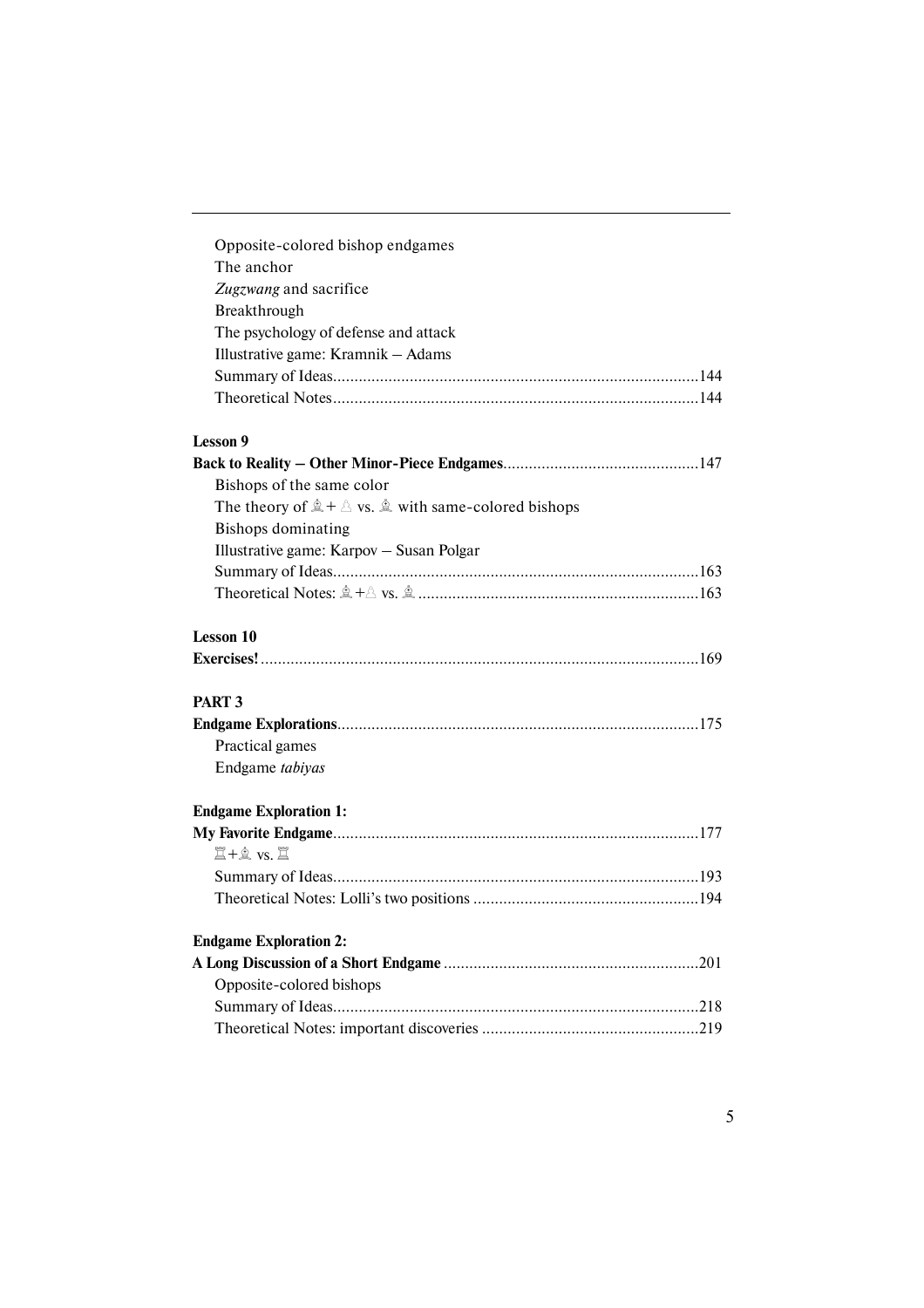| <b>Endgame Exploration 3:</b>                                             |  |
|---------------------------------------------------------------------------|--|
| Skeleton of the Minority Attack – Endgames in the Karlsbad Structure  224 |  |
| <b>QGD: Exchange Variation</b>                                            |  |
| Important structures                                                      |  |
| Illustrative game: Arkell - Kiriakov                                      |  |
|                                                                           |  |
|                                                                           |  |
| <b>Endgame Exploration 4:</b>                                             |  |
| <b>Extra Pawn on the Queenside</b>                                        |  |
|                                                                           |  |
| Rook behind passed pawns                                                  |  |
| Zugzwang                                                                  |  |
| Infiltration                                                              |  |
|                                                                           |  |
|                                                                           |  |
| <b>Endgame Exploration 5:</b>                                             |  |
| <b>Extra Pawn on the Queenside</b>                                        |  |
|                                                                           |  |
| Steckner position                                                         |  |
| Dautov position                                                           |  |
| Unzicker position                                                         |  |
| Dvoretsky position                                                        |  |
| Zugzwang position                                                         |  |
| <b>Skewed Dautov position</b>                                             |  |
|                                                                           |  |
|                                                                           |  |
| <b>Endgame Exploration 6:</b>                                             |  |
| Ulf on the Warpath!                                                       |  |
|                                                                           |  |
| Andersson – Marovic                                                       |  |
| Andersson – Hort                                                          |  |
| Andersson - Robatsch                                                      |  |
| Andersson - Nyback                                                        |  |
|                                                                           |  |
| Theoretical Notes: knights against passed pawns; L-barrier;               |  |
|                                                                           |  |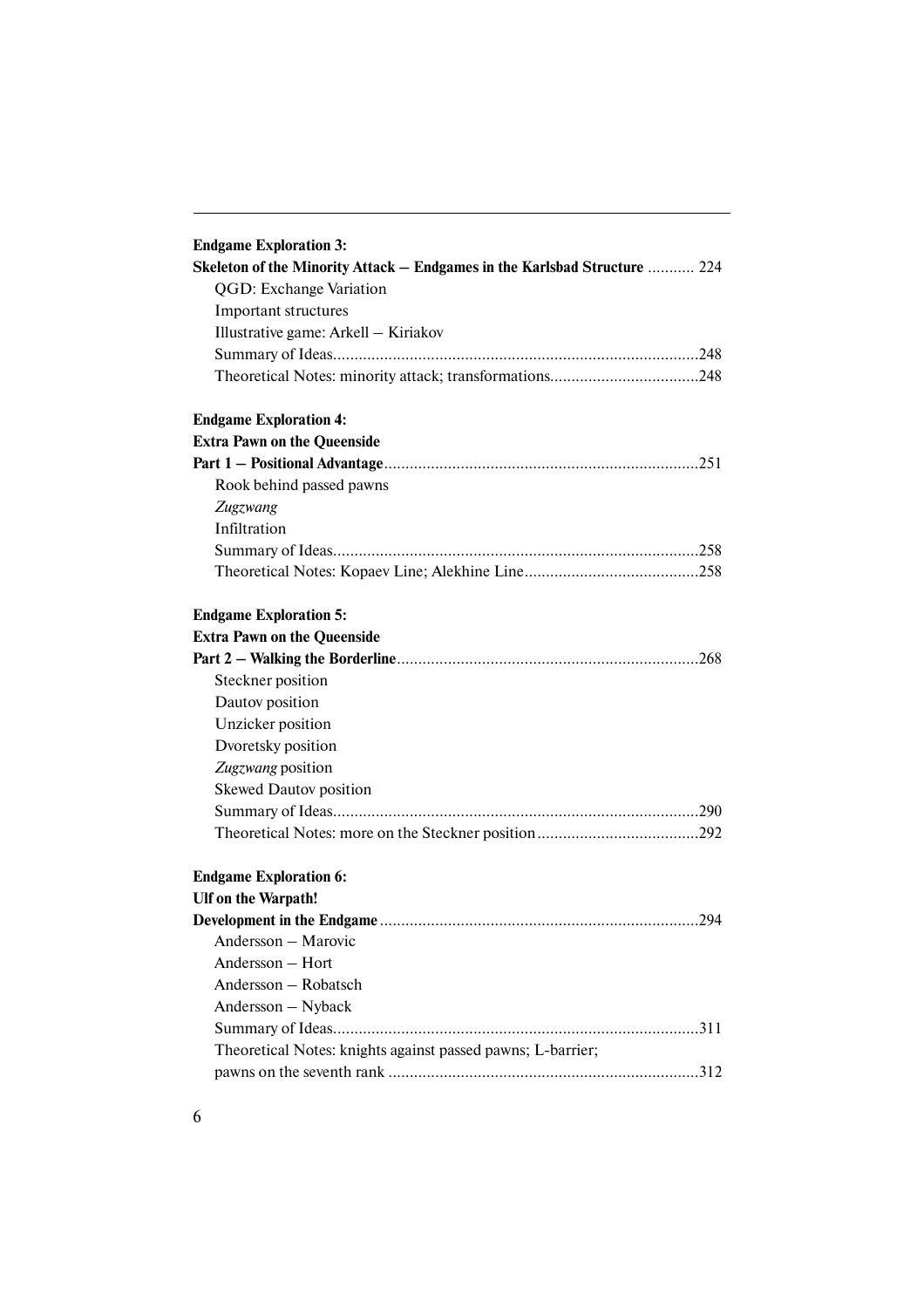| <b>Endgame Exploration 7:</b> |  |
|-------------------------------|--|
|                               |  |
|                               |  |
|                               |  |
|                               |  |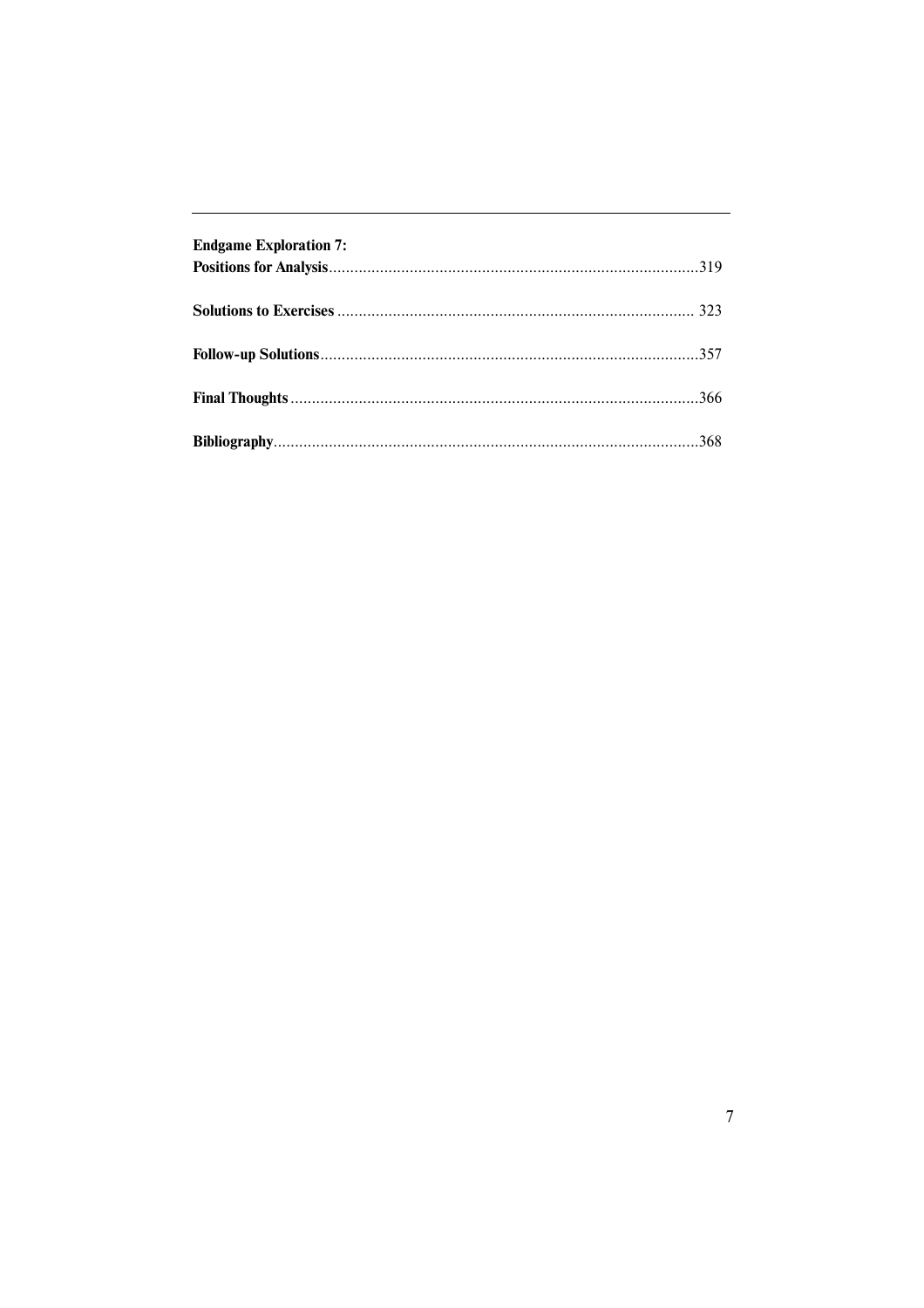## **Introduction**

Hello, chess friends!

This is International Master Jonathan Hawkins from England. You find me just as I am finishing writing this book. I will try to keep this introduction short…

We can trace the history of the book you now hold back in time eight years. Somewhere around that time there came a point when I decided I'd had enough. Being a (relatively) weak chess player wasn't for me. I committed a large portion of my time to studying chess, which was, in hindsight, quite a bad idea since I was starting university at the time.

I always had quite a strong memory for chess. Ever since I learned the game I could recall all of my games – and the games of others – easily. So openings were my topic of study and I could memorize opening theory with no problem. I actually made some improvement in playing strength with this rather artificial method of study. At some point though, this all changed and I became addicted to studying the endgame. I filled notebook after notebook with endgame analysis. This is what led to my biggest improvement. It also felt as if my better understanding helped me to assimilate more knowledge.

Now – eight years, approximately 400 rating points and two GM norms later  $-1$ am passing on some of the endgames I studied to you. These represent literally my first steps up the chess ladder. I hope you will find the material interesting and that it will help you in some way.

### **Why the Endgame?**

Why did I choose the endgame for the subject of this book? Why will it improve the reader's chess?

The simple answer is that I am convinced a careful study of the endgame sparked the biggest leap forward in my own game. Can it really be that the endgame is more important than other phases of the game?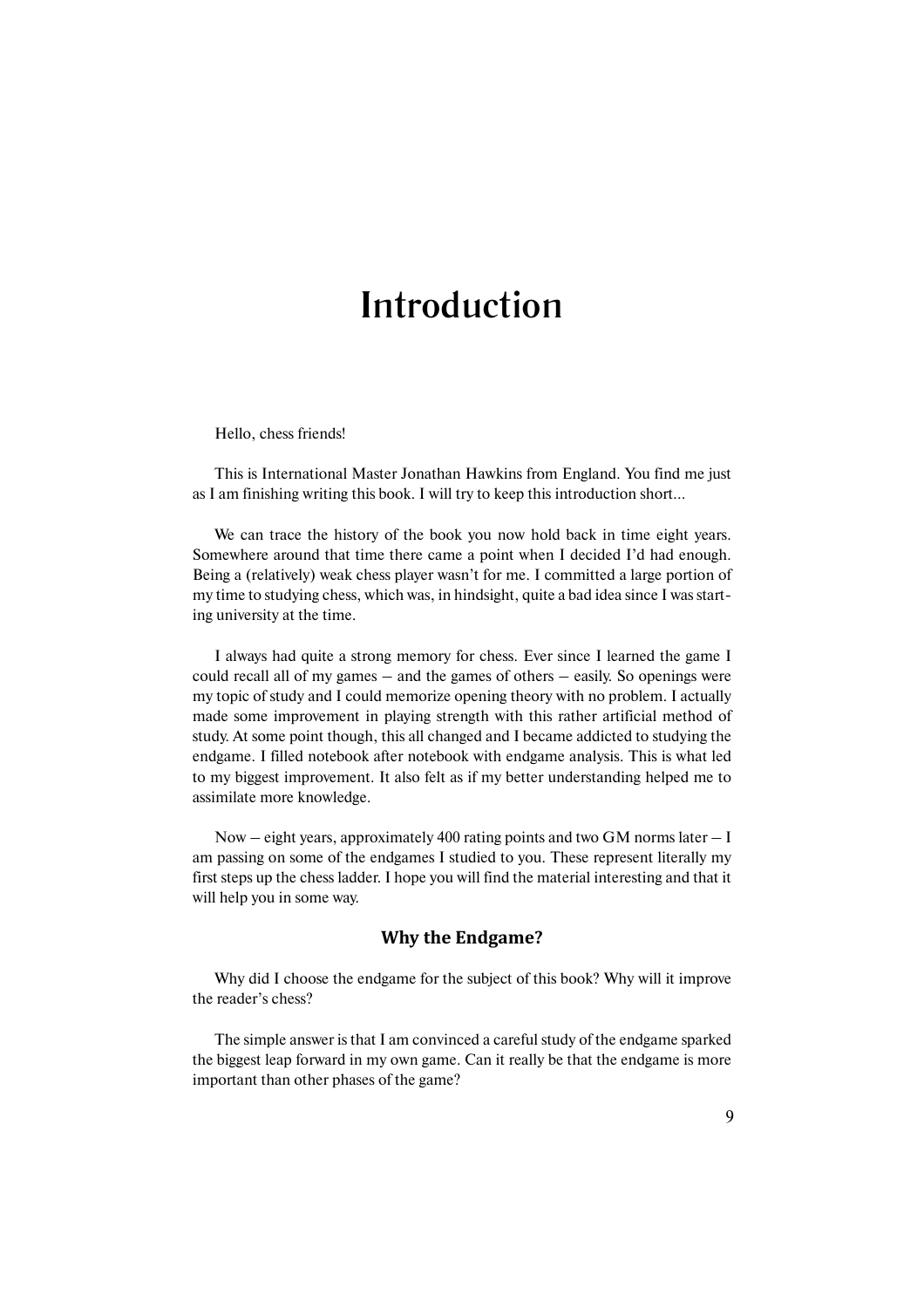I would say that it is more a question of balance than of one phase being more worthy of our study time than another. Let us sketch the portrait of a modern player to illustrate the typical imbalance:

 $\triangleright$  With the wealth of opening literature, and the ease of access to the latest Grandmaster games on computer databases, it is no great task to build up a highlevel opening repertoire. Time consuming perhaps, but the path to take is not a difficult one.

Indeed, I have listened to Grandmasters lament the unfairness of this. Gone are the days when the 'weaker' player can be routinely dispatched in the opening.

 $\triangleright$  Combined with the knowledge of standard schemes in the middlegame – linked to their opening repertoire (which is relatively easy to attain, by playing through master games in the relevant openings) – we have painted the picture of quite a formidable foe.

All of this is perfectly reasonable, and I encourage the reader to spend time doing exactly these things.

We have, however, a clear motivation here for focusing (at least some) of our chess energy on the endgame:

 $\triangleright$  Our opponents will typically have a clear weakness in this area.

 $\triangleright$  We want to fortify our game with a strong endgame foundation; otherwise we will be throwing away many good positions (and points!).

Of course, we must expect a certain amount of crossover between the phases of the game. Knowledge of endgames is useful when studying the openings; often modern opening theory is so deep that it transposes directly into endgames.

All of this not new advice; in fact, most players know this already. Why then is the endgame such a neglected phase of the game?

There is no question it is more difficult to study than, say, the opening. Most endgame works, typically featuring general rules and many theoretical positions, are rather too dull to study. By the time we get the theoretical position we memorized, many years may have passed and we have forgotten the details. Computers often offer little help. I found this very evident when analyzing the opposite-colored bishop endgame Aronian-Bacrot in 'Endgame Exploration 2'.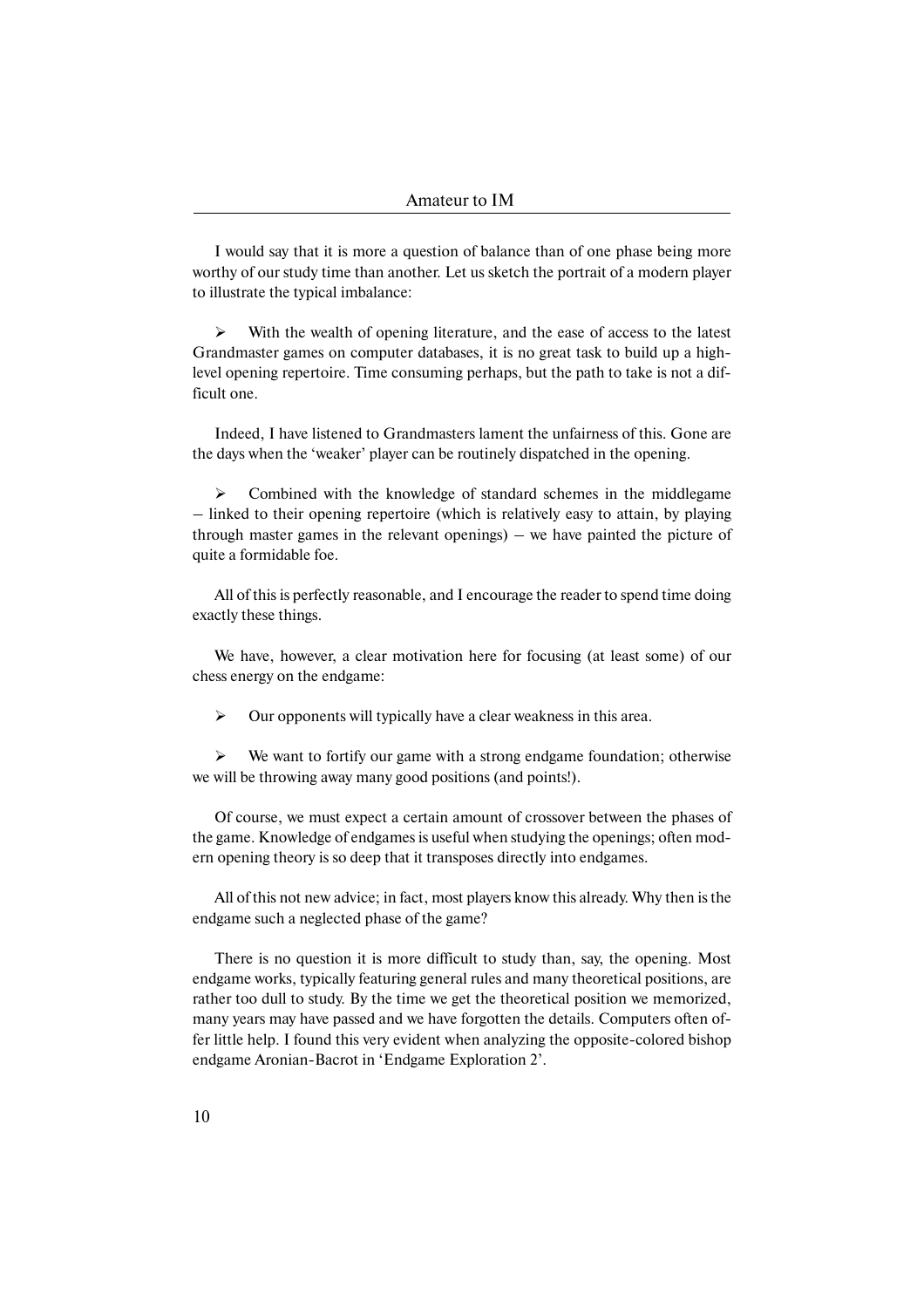We are all guilty of mimicking the world's strongest players to some degree, and it is true that they work considerably on openings. The reason is that they are already proficient in theoretical and technical endgames. Occasionally this is not the case and, as we do a few times throughout this book, we can enjoy the feeling that we know something an elite player did not!

### **Aims of the book**

I did not intend in any way for this to be an exhaustive theoretical manual.

My aim was always just to start the ball rolling and help the reader to think about chess in a different and more coherent way. Everything we learn we will try to understand to the level where it can be used in a practical game.

¾ I wanted to show that chess is an interesting game which is definitely *not* played out; there are often countless possibilities in even the most innocent looking position (take the Aronian – Bacrot game I discuss later, for example).

¾ I wanted to teach good principles in the endgame and (although it was not my primary goal) to show some important theoretical endgames. Some of the theoretical endgames in the book are not essential knowledge, but I saw no reason to dumb anything down if they were relevant to the analysis.

 $\triangleright$  I also wanted to spark the reader's interest in analysis and investigation of chess positions. Always search for the truth, and never pass something by without understanding it.

The astute reader will notice that some of the examples in the book are quite recent. It is true that I updated some of the games from my original notebooks. Be assured I only did this when I felt the new example was stronger than the old.

I should say a few words about the structure of the book and how best to use it:

 $\triangleright$  It is split into two main parts. The first half is quite lightweight, and focuses on some thinking techniques, principles and some essential theoretical endgames. The second half is quite deep and involves analysis and discussion of some very specific types of endgame. There is also a short section of exercises.

¾ Most chapters have a 'Theoretical Notes' section at the end. Any theoretical endgames or particularly interesting variations which cropped up in the main lessons and required further coverage are discussed there.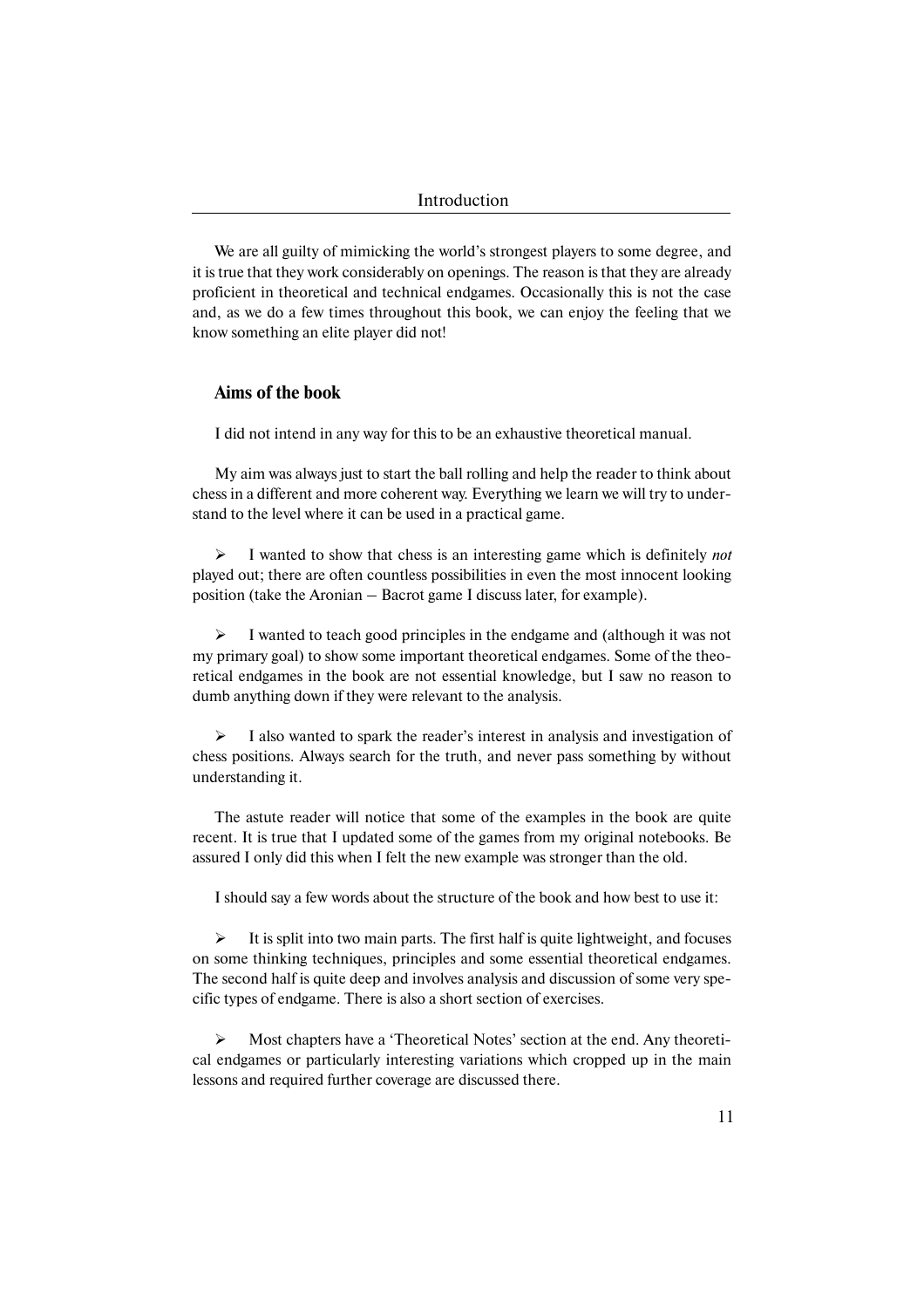When we encounter a specific theoretical position (or type of position) I would recommend playing it out several times, against a playing partner or an engine. My favorite way to do this is to play without studying the position at all. Only afterwards do I study the analysis of the position and repeat the process. In this way you will see the problems in the position really clearly, since you are already committed to thinking rather than just memorizing.

When playing over the annotated games (or game fragments) the primary goal is to retain the patterns and ideas, and the secondary goal is to use the arising positions to hone your analytical skills. Memorizing the game, move by move, is not something you need to consciously try to do. Once you understand the moves and ideas this will happen automatically. To this end I would recommend playing over the games quite rapidly in order to digest the main points. Later, upon completion of the chapter in question, you can look at the games and side variations in more detail.

OK, we will leave it there. Let's play some chess!

Jonathan Hawkins March 2012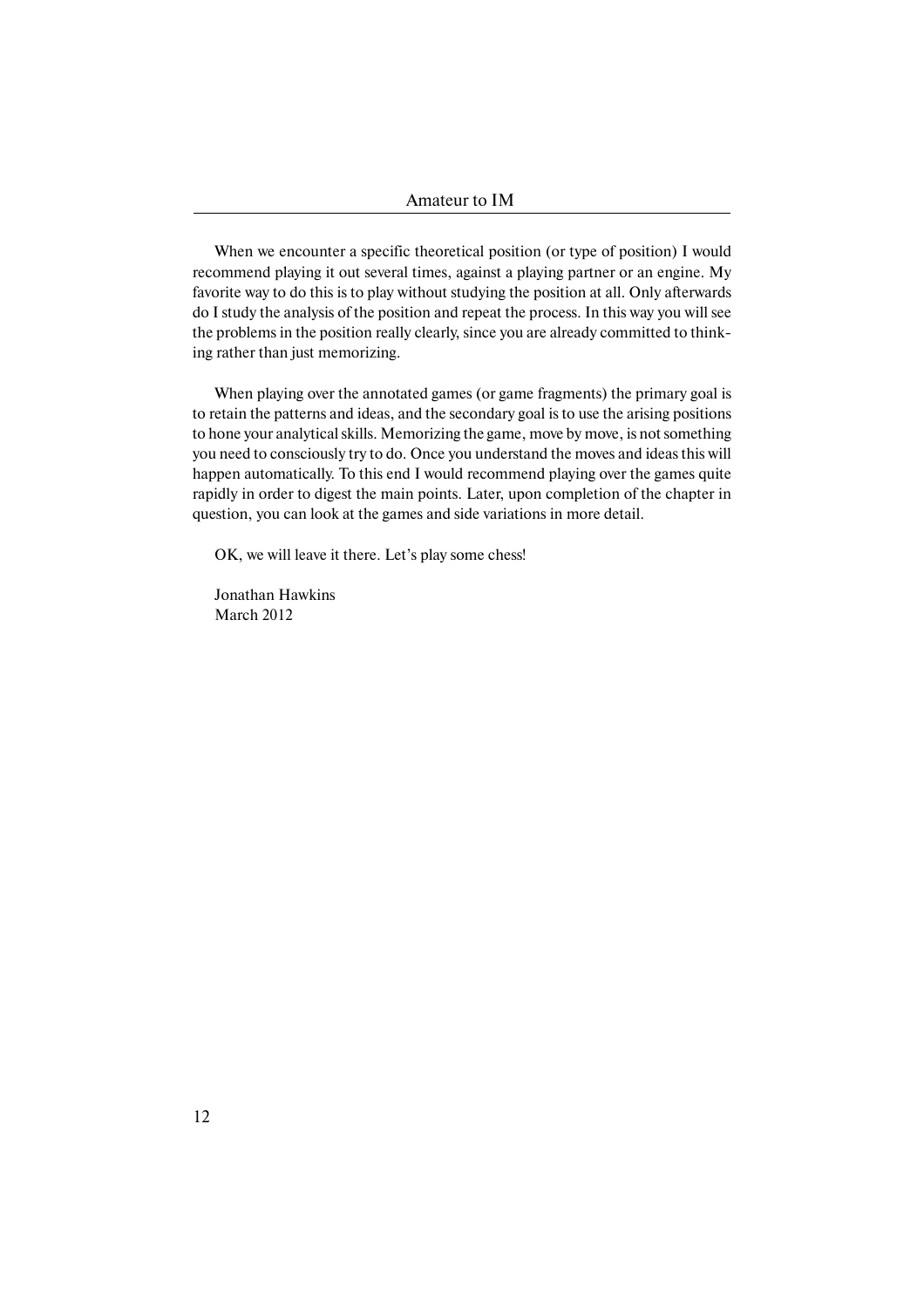## Part 1

# **THINKING TECHNIQUES**

In this part we will look first at calculation in the endgame. We will see that this is often not as daunting as it may seem. Having solid reference points where we can stop our lines and evaluate the position is the key. This will form the basis for Lesson 1.

Then we will introduce planning in the endgame. The fundamentals of this are easy to grasp. Usually we are targeting a weakness, looking to somehow ultimately promote a pawn, or a combination of the two. We will look at some examples to make this clear in Lesson 2.

In Lesson 3 we will examine examples of how to combine these two basic skills. That is, how calculation moves us along to the realization of a plan. If we imagine a starting point and a destination we wish to reach, then the tactics (calculation) form the sides of a path from one to the other. We cannot stray from the path in favor of a more direct route, lest we run headlong into these tactical problems. Sometimes a destination will prove unreachable without leaving the safety of the path, so we must choose a more realistic goal.

Finally in Lesson 4 we will look a little deeper at the art of planning, and introduce what I call 'little plans'. These are short-term plans which improve the position and can be realized one after the other. While never losing sight of our grand ideas to win (or draw) the game, we recognize that in practice it is often done in small, cumulative steps.

Generally the examples are quite simple in this part, in order to make the techniques easier to understand. As well as the techniques it is important that the reader can also grasp the actual theoretical positions we are studying. These fundamental endings are important for any aspiring player to know.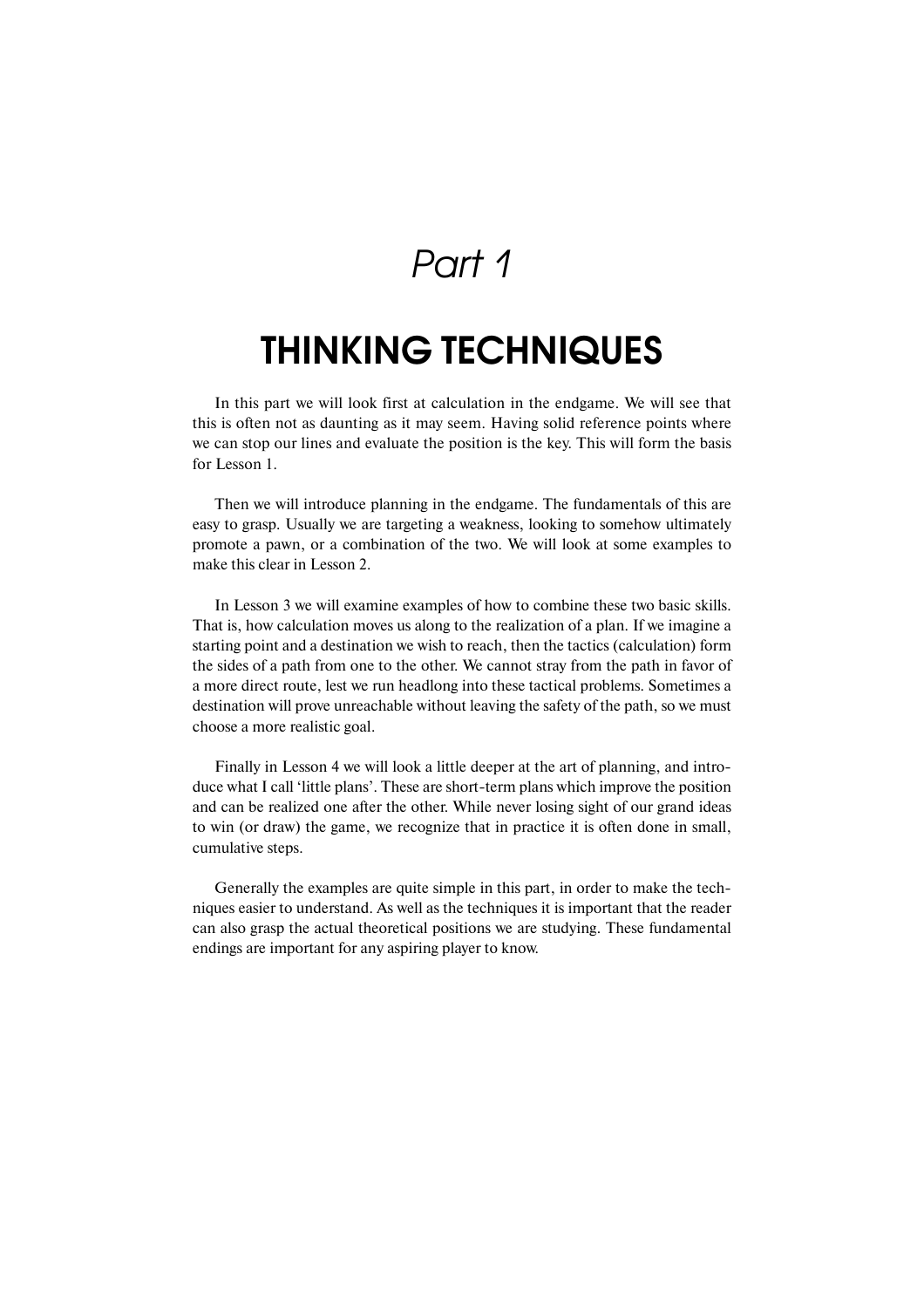### *Lesson 1*

# **Reaching the Horizon – Reference Points in Calculation**

### **LESSON AIMS**

- $\triangleright$  Realize the importance of calculating with a goal in mind.
- $\triangleright$  Master the concept of key squares in king and pawn endgames.
- $\triangleright$  Understand the ideas of opposition and outflanking in king and pawn endgames.
- $\triangleright$  Realize the importance of having an arsenal of positions we can evaluate accurately without calculation.

So we put aside some time to work on our chess. How do we use that time? The most common method is to either study openings, or solve chess problems.

Consider the following problem:

*(Diagram in the next column)*

After some examination of the various knight discoveries we hopefully find the solution.

**27.** $\circ$ **c8**+**!**  $\circ$ **c5** 

27... 響c5 28. 響xc5+ 公xc5 29.  $\Xi$ d8#, 27…當e8 28. @e7#.

**28.**I**xc5**+ I**xc5** 

### **Kupreichik – Tseshkovsky**

USSR Ch., Moscow, 1976



14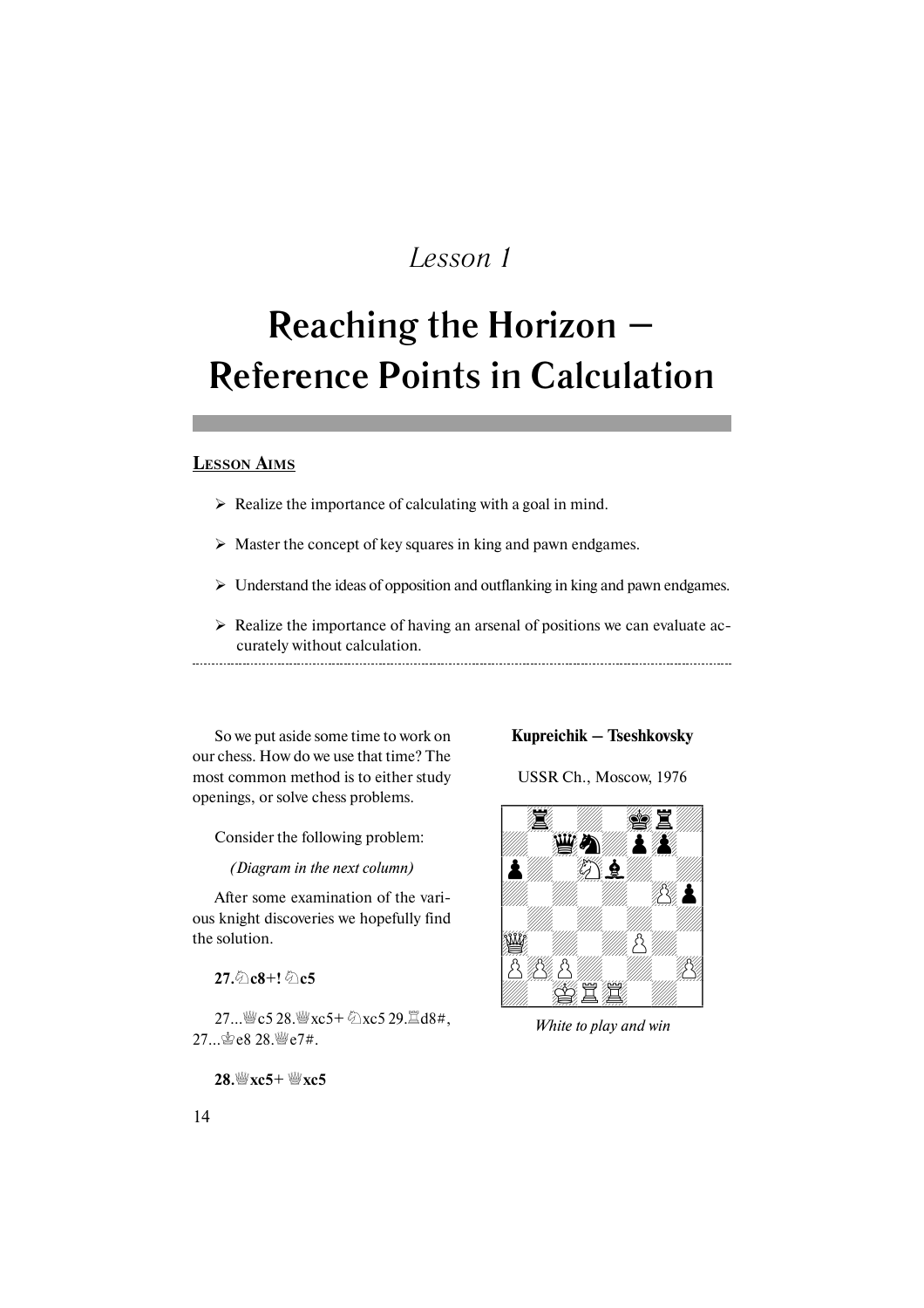### **29.**G**d8#**

The problem was made easier for us in two ways.

 $\triangleright$  We knew White had a winning position.

 $\triangleright$  We had obvious points at which to stop our calculation, namely when Black was checkmated.

As soon as we see the words 'White to play and win', we begin calculating, using the tactical patterns in the position, looking to achieve one of two things.

- $\triangleright$  Checkmate.
- $\triangleright$  Decisive win of material.

In most game situations, this is not plausible. The depth of calculation required to see a forced checkmate, for example, is beyond even a computer in all but the simplest of situations.

The idea that strong players calculate to the end, seeing everything along the way, is simply not true. In certain situations they will calculate deeply because the position demands it. However, knowledge of specific positions and types of positions makes their job much simpler than this in the majority of situations. This is similar to formulae and other such methods in mathematics which reduce a problem and solve it much more easily than through a brute-force method.

Let us take a situation without pawns,

to illustrate the difficulty in calculation without a goal in mind.



#### **The notorious Queen vs. Rook endgame**

What is our plan to win this position? Intuitively we think of:

 $\triangleright$  Winning the rook (then we can stop calculating).

 $\triangleright$  Checkmating the black king.

 $\triangleright$  We also have a vague notion that it will be good to drive the king to the side of the board.

Attacking the king and the rook is indeed the correct plan (there is nothing else to attack!). After a short piece of calculation we conclude that winning the rook is no easy task, and checkmating the king is also much too difficult to calculate. The horizon is too distant for these aims, but maybe forcing back the king will be achievable. Let us suppose we achieve this and reach the following position: